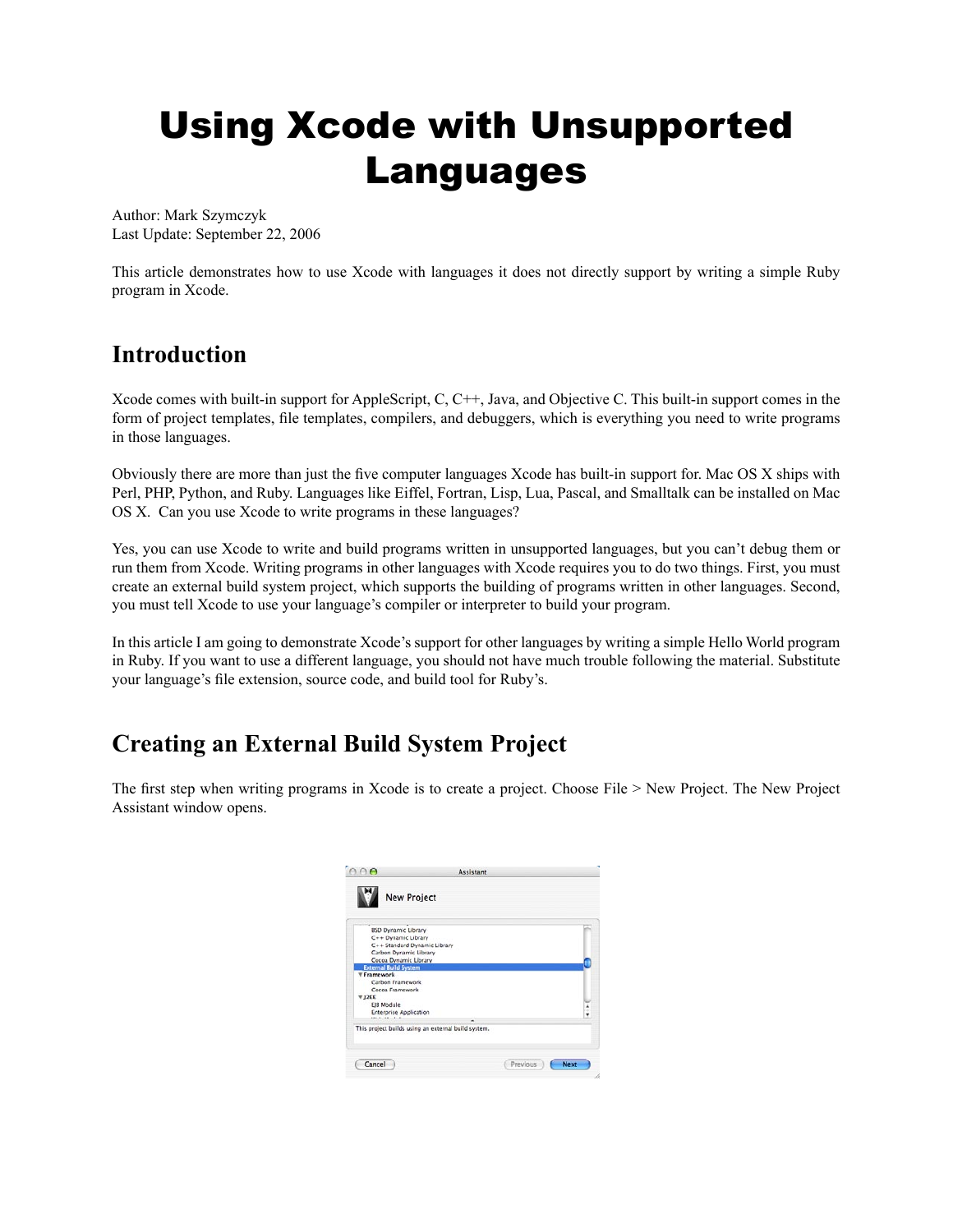The window contains the list of projects you can create. Select External Build System and click the Next button.

| Project Name: RubyIntro |                                                 |        |
|-------------------------|-------------------------------------------------|--------|
|                         | Project Directory: /Article Projects/RubyIntro/ | Choose |
|                         |                                                 |        |

Name your project. I named the project RubyIntro. Click the Choose button to choose where to store the project. Click the Finish button to create the project.

# **Adding a File to the Project**

When you create an external build system project, you will notice the project contains no files. You need to add source code files to your project. The example in this article is very simple. It requires only one file. Choose File > New File to add a new file to the project. The New File Assistant window opens.

| <b>Empty File in Project</b><br><b>T</b> AppleScript |    |
|------------------------------------------------------|----|
| AppleScript Script File                              |    |
| AppleScript Text File                                |    |
| <b>WBSD</b>                                          |    |
| C File                                               |    |
| $C \circ \bullet$ File                               |    |
| Header File                                          |    |
| <b>T</b> Carbon                                      |    |
| C File<br>$C* + File$                                |    |
| C++ Test Case                                        | Ŀ. |
|                                                      | ٠  |
| Mandar File<br>An empty text file.                   |    |

The window contains the list of file types you can create. Select Empty File in Project and click the Next button.

|                 | File Name: HelloWorld.rb    |        |  |
|-----------------|-----------------------------|--------|--|
| Location:       | /Article Projects/RubyIntro | Choose |  |
| Add to Project: | RubyIntro                   | ÷      |  |
| Targets:        | <b>RubyIntro</b>            |        |  |
|                 |                             |        |  |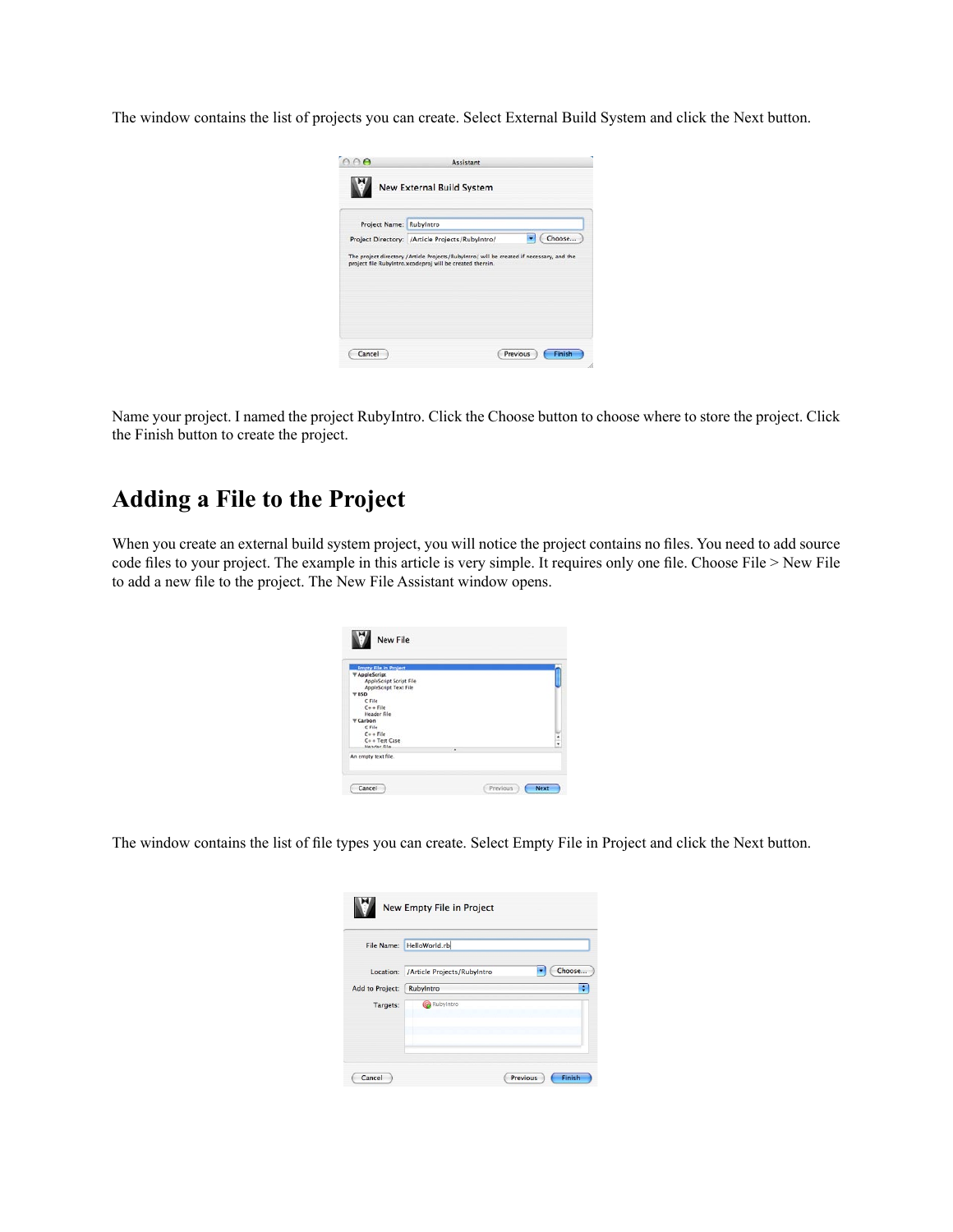Name the file. I named the file HelloWorld.rb. The file should be set to be added to your project, but make sure the Add to Project menu shows the name of your project. Click the Finish button to create the file and add it to your project.

A blank editor window opens after adding the file. Add the following line of code and save the file:

puts "Hello World"

### **Telling Xcode to Use Your Build Tool**

Before you can build the project, you must tell Xcode what program to use to build the project. Double-click the name of the target in the Groups and Files list to open the target's settings window. You should see a section named Custom Build Command with three settings: Build Tool, Arguments, and Directory.



The default build tool is make. I want to use the Ruby interpreter to build the project so I have to enter the following path for the Build Tool setting:

#### /usr/bin/ruby

The Arguments setting is where you specify any flags or options you want to use to build the project. If you are following my example and don't want to run the Terminal application to see the output of the program, add the name of your Ruby source code file to the Arguments setting. You shouldn't have to modify the Directory setting.